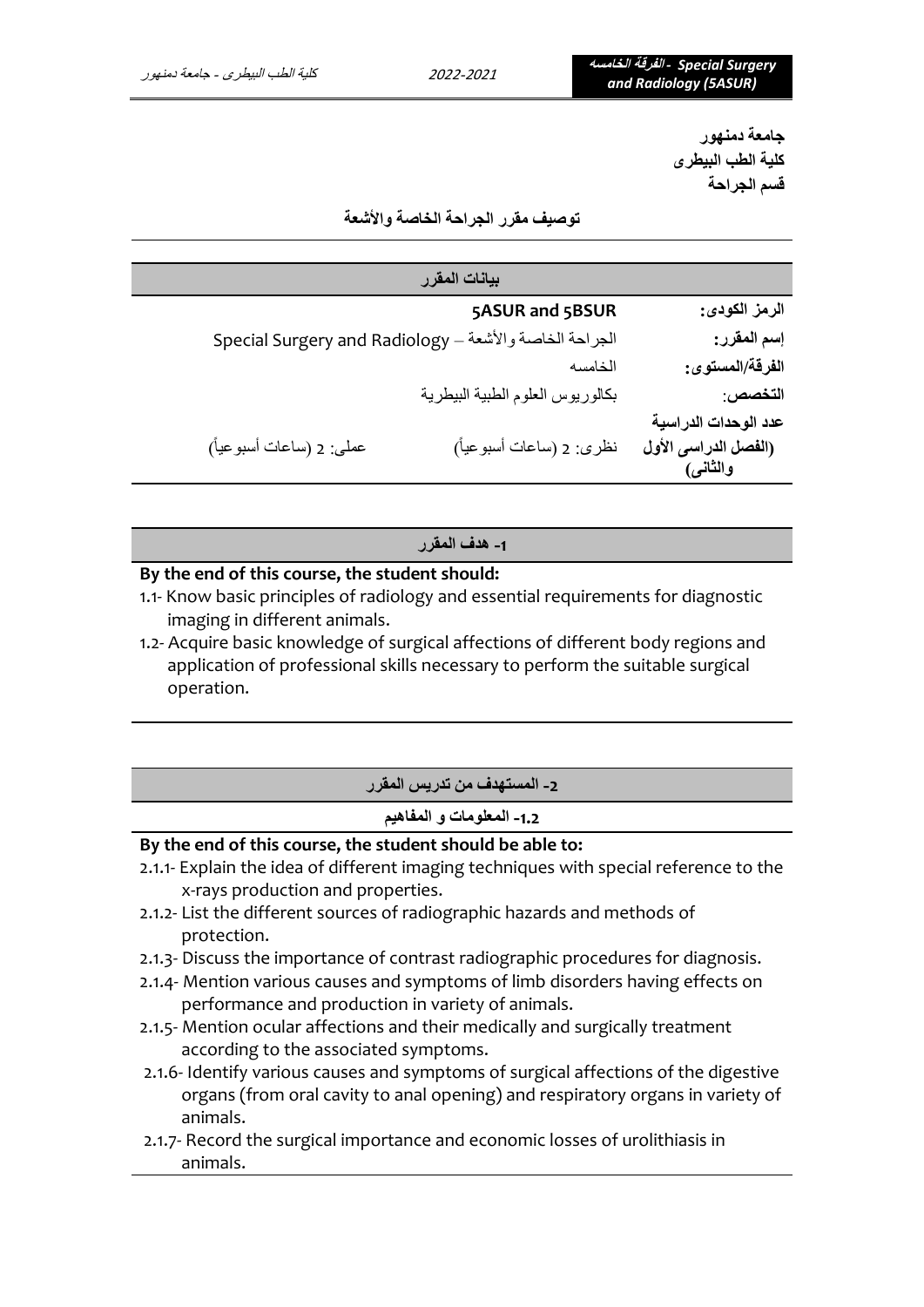- 2.1.8- Recall indications and types of castration without complications.
- 2.1.9- Identify varieties of teat and udder lesions affecting milk production in farm animals.
- 2.1.10- Discuss the different causes and effects of ear and abdominal wall affections on animal performance and production.

## **-2.2 المهارات الذهنية**

### **By the end of this course, the student should be able to:**

- 2.2.1- Choose the suitable radiographic procedure for diagnosis of special body region with minimal effort and cost.
- 2.2.2- Correlate the surgical anatomy of certain limb structure with the possible surgical affections.
- 2.2.3- Obtain differential diagnosis for cases of lameness easily and perfectly.
- 2.2.4- Evaluate the variety of treatments of various cases of lameness to ensure sound limbs.
- 2.2.5- Analyze the obtained data for ocular affection to reach accurate diagnosis and treatment.
- 2.2.6- Collect a good history for clinical differentiation between different affections of digestive organs (oral cavity to anal opening) and respiratory organs as quickly as possible with minimal facilities and requirements.
- 2.2.7- Select the suitable technique for treatment of foreign body in the G.I.T. with minimal complications.
- 2.2.8- Determine the suitable surgical interference for teeth, tongue, esophagus, stomach, intestine, teat, udder, urethra, bladder, eye, ear and abdominal wall in relation to animal condition.
- 2.2.9- Deal with the possible complications of major surgical operations like rumenotomy, castration, etc.

## **-3.2 المهارات المهنية الخاصة بالمقرر**

### **By the end of this course, the student should be able to:**

- 2.3.1- Handle special surgical instruments for using in their situation perfectly.
- 2.3.2- Use the x-ray machine, x-ray film and cassettes successfully.
- 2.3.3- Diagnose cases of lameness accurately.
- 2.3.4- Examine eye, mouth cavity, rumen and reticulum as well as hoof and claw to help in prognosis.
- 2.3.5- Conduct a surgical operation for entropion, ectropiom or eye extirpation in donkeys within an hour.
- 2.3.6- Operate surgical procedures for neurectomy, castration, tracheostomy and trephination in equine.
- 2.3.7- Operate surgical procedures for gastrotomy, enterotomy, splenectomy, eye affections, castration and cystotomy in dogs.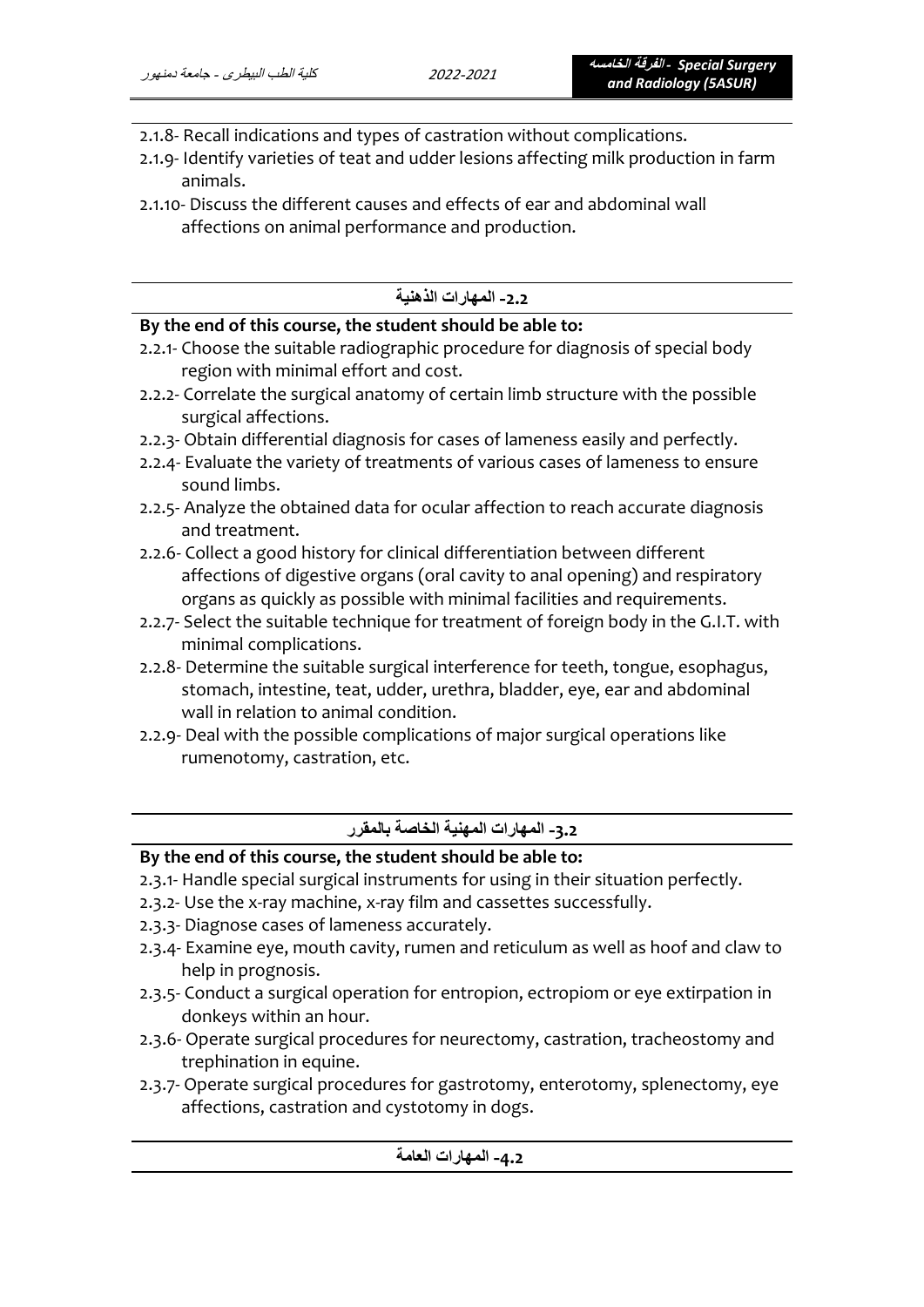# **By the end of this course, the student should be able to:**

- 2.4.1- Demonstrate personal skills such as communication and team work skills.
- 2.4.2- Use PC and internet.
- 2.4.3- Deal ethically with staff and owners.
- 2.4.4- Write professional clinical report.

| 3– محتوى المقرر<br>الفصل الدراسي الأول                           |                 |                |                              |                                    |  |
|------------------------------------------------------------------|-----------------|----------------|------------------------------|------------------------------------|--|
|                                                                  |                 |                |                              |                                    |  |
| <b>Topic</b>                                                     | No. of<br>hours | Lectures       | Practical                    | ILO's                              |  |
| <b>General Radiology and Lameness</b>                            |                 |                |                              |                                    |  |
| - Course specification                                           |                 |                |                              |                                    |  |
| - Introduction to imaging modalities                             | $\mathbf{1}$    | $\mathbf{1}$   | $\overline{\phantom{0}}$     | 1.1                                |  |
| - X-ray machine                                                  | $\mathbf{1}$    | $\mathbf{1}$   |                              | $2.1.1 - 2.3.2$                    |  |
| - X-ray beam                                                     | $\overline{2}$  | $\overline{2}$ | $\overline{\phantom{a}}$     | 2.1.1                              |  |
| - X-ray image                                                    | $\mathbf{1}$    | $\mathbf{1}$   |                              | 2.2.1                              |  |
| - Radiographic processing                                        | $\overline{2}$  | $\overline{2}$ |                              | $2.2.1 - 2.3.2$                    |  |
| - Radiographic hazards and protection                            | $\overline{2}$  | $\overline{2}$ |                              | 2.1.2                              |  |
| - Contrast radiography                                           | $\overline{2}$  | $\overline{2}$ |                              | 2.1.3                              |  |
| - Shoulder lameness                                              | $\overline{2}$  | $\overline{2}$ | $\qquad \qquad \blacksquare$ | $2.1.4 - 2.2.2 - 2.3.3$            |  |
| - Humeral fracture                                               |                 | $\mathbf{1}$   |                              | $2.1.4 - 2.2.3 - 2.2.4 -$<br>2.3.3 |  |
| - Supra scapular nerve and Radial paralysis                      | $\overline{2}$  | $\overline{2}$ |                              | $2.1.4 - 2.2.3 - 2.2.4$            |  |
| - Elbow joint affections                                         |                 | $\overline{2}$ |                              | $2.1.4 - 2.2.2$                    |  |
| - Bony exostosis (splints and ring bone)                         |                 | $\overline{2}$ | $\frac{1}{2}$                | $2.1.4 - 2.2.3 - 2.2.4$            |  |
| - Hip affections                                                 | $\overline{2}$  | $\overline{2}$ | $\overline{\phantom{a}}$     | $2.1.4 - 2.2.2$                    |  |
| - Patellar luxation                                              | 2               | 2              |                              | $2.1.4 - 2.2.3 - 2.2.4 -$<br>2.3.3 |  |
| - Spavin                                                         | $\overline{2}$  | $\overline{2}$ | $\qquad \qquad \blacksquare$ | $2.1.4 - 2.2.3 - 2.2.4 -$<br>2.3.3 |  |
| - Hoof affections                                                | $\overline{2}$  | $\overline{2}$ |                              | $2.1.4 - 2.2.2$                    |  |
| - Claw affections                                                | $\overline{2}$  | $\overline{2}$ |                              | $2.1.4 - 2.2.2$                    |  |
| - Identification and using of x-ray machine                      | $\overline{2}$  | -              | 2                            | 2.3.2                              |  |
| - X-ray films and cassettes                                      | $\overline{2}$  | -              | 2                            | 2.3.2                              |  |
| - Application of radiographic processing                         | 4               | -              | $\overline{4}$               | 2.3.2                              |  |
| - Radiographic interpretation of x-ray film                      | $\mathbf{2}$    | -              | $\overline{2}$               | 2.3.3                              |  |
| - Identification and handling of<br>special surgical instruments | 4               |                | 4                            | 2.3.1                              |  |
| - Diagnosis of lameness                                          | $\mathbf{2}$    |                | $\overline{2}$               | 2.3.3                              |  |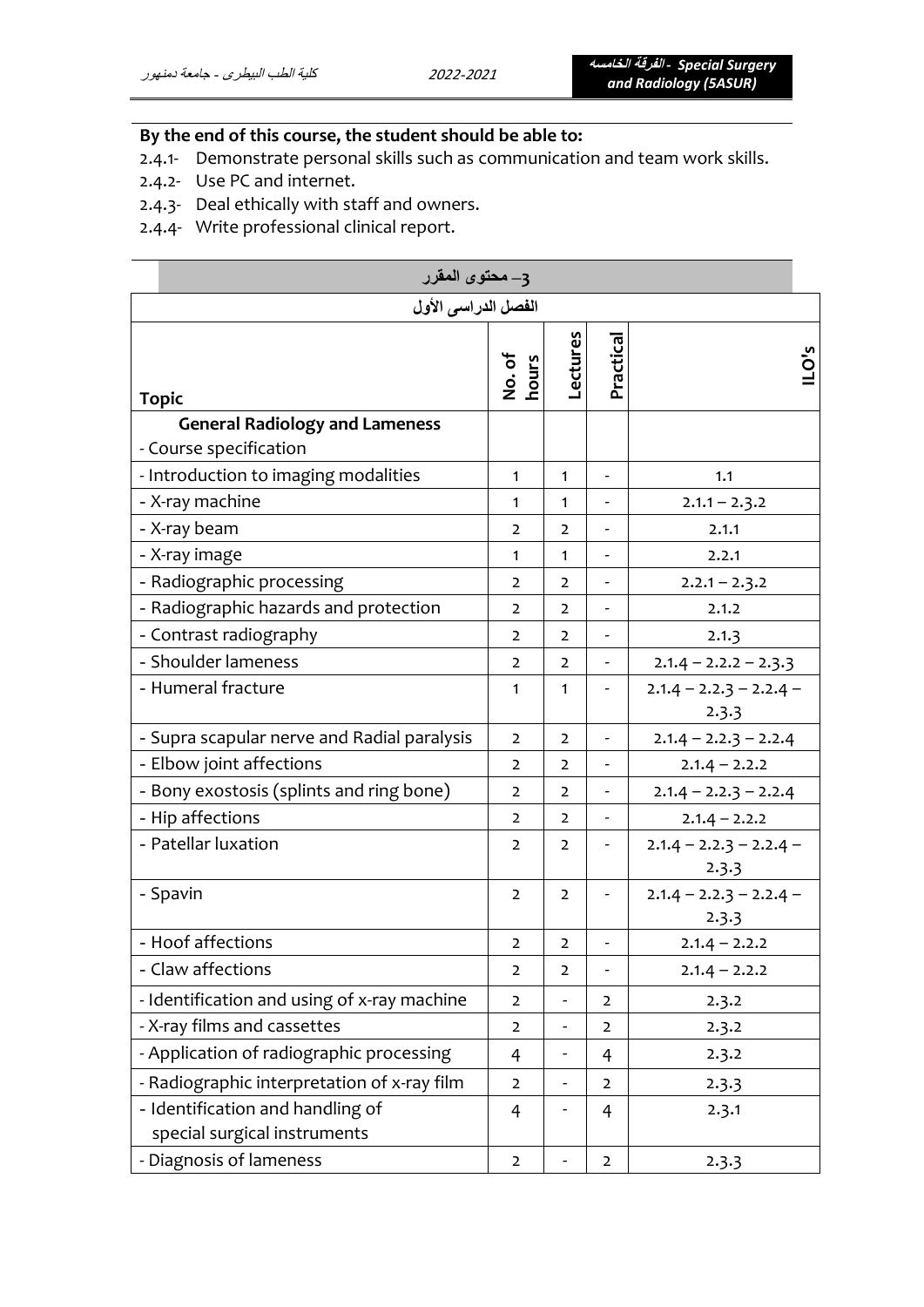*Surgery Special -* **الفرقة الخامسه** *and Radiology (5ASUR)*

| - Examination of the hoof                   | $\overline{2}$ |                              | $\overline{2}$           | 2.3.1                              |
|---------------------------------------------|----------------|------------------------------|--------------------------|------------------------------------|
| - Neurectomy of the low palmar nerve        | $\overline{2}$ | $\frac{1}{2}$                | $\overline{2}$           | 2.3.6                              |
| - Neurectomy of the high palmar nerve       | $\overline{2}$ | $\overline{\phantom{0}}$     | $\overline{2}$           | 2.3.6                              |
| - Neurectomy of the low plantar nerve       | $\overline{2}$ | $\qquad \qquad \blacksquare$ | $\overline{2}$           | 2.3.6                              |
| - Neurectomy of the high plantar nerve      | $\overline{2}$ | $\frac{1}{2}$                | $\overline{2}$           | 2.3.6                              |
| - Neurectomy of the median nerve            | $\overline{2}$ | $\qquad \qquad \blacksquare$ | $\overline{2}$           | 2.3.6                              |
| - Neurectomy of the tibial nerve            | $\overline{2}$ |                              | $\overline{2}$           | 2.3.6                              |
| - Student activities                        |                |                              |                          | $2.4.1 - 2.4.2 - 2.4.3 -$          |
|                                             |                |                              |                          | 2.4.4                              |
| الفصل الدراسي الثاني                        |                |                              |                          |                                    |
| <b>Special Surgery</b>                      |                |                              |                          |                                    |
| - Oral cavity affections                    | $\overline{2}$ | $\overline{2}$               |                          | $2.1.6 - 2.2.6 - 2.2.8$            |
| - Salivary gland and esophageal affections  | $\overline{2}$ | $\overline{2}$               |                          | $2.1.6 - 2.2.6 - 2.2.8$            |
| - Foreign bodies in G.I.T of dogs           | $\overline{2}$ | $\overline{2}$               |                          | $2.1.6 - 2.2.6 - 2.2.7$            |
| - Traumatic Reticuloperitonitis (TRP)<br>in | $\overline{2}$ | $\overline{2}$               |                          | $2.1.6 - 2.2.6 - 2.2.7$            |
| ruminants                                   |                |                              |                          |                                    |
| - Rumenotomy                                | $\overline{2}$ | $\overline{2}$               |                          | $2.1.6$ $2.2.6 - 2.2.7 -$          |
|                                             |                |                              |                          | 2.2.9                              |
| - Abomasal affections                       | $\mathbf{1}$   | $\mathbf{1}$                 |                          | $2.1.6 - 2.2.6 - 2.2.8$            |
| - Intestinal affections in ruminants        | $\overline{2}$ | $\overline{2}$               |                          | $2.1.6 - 2.2.6 - 2.2.8$            |
| - Affections of the respiratory system      | $\overline{2}$ | $\overline{2}$               |                          | $2.1.6 - 2.2.6$                    |
| - Ocular examination and therapeutics       | $\mathbf{1}$   | $\mathbf{1}$                 | $\overline{\phantom{a}}$ | $2.3.1 - 2.3.4$                    |
| - Eye lid affections                        | $\overline{2}$ | $\overline{2}$               | -                        | $2.1.5 - 2.2.5 - 2.3.5 -$<br>2.2.8 |
| - Corneal and lens affections               | $\overline{2}$ | $\overline{2}$               |                          | $2.1.5 - 2.2.5 - 2.2.8$            |
| - Urethral affections in farm animals       |                | $\mathbf 2$                  |                          | $2.1.7 - 2.2.8$                    |
| - Bladder affections in farm animals        | $\overline{2}$ | $\overline{2}$               |                          | $2.1.7 - 2.2.8$                    |
| - Udder and teat affections                 | $\overline{2}$ | $\overline{2}$               |                          | $2.1.9 - 2.2.8$                    |
| - Ear affections                            | $\overline{2}$ | $\overline{2}$               |                          | $2.1.10 - 2.2.8$                   |
| - Abdominal wounds (perforating)            | $\overline{2}$ | $\overline{2}$               |                          | $2.1.10 - 2.2.8$                   |
| - Identification and handling of surgical   | $\overline{2}$ |                              | $\overline{2}$           | 2.3.1                              |
| instruments                                 |                |                              |                          |                                    |
| - Operation for entropion                   | $\overline{2}$ | $\overline{a}$               | $\overline{2}$           | 2.3.5                              |
| - Operation for ectropion                   |                | $\frac{1}{2}$                | 2                        | 2.3.5                              |
| - Extirpation of the eye ball               |                | $\qquad \qquad \blacksquare$ | $\overline{2}$           | 2.3.5                              |
| - Trephination of the frontal               | $\overline{2}$ | $\qquad \qquad \blacksquare$ | $\overline{2}$           | $2.2.9 - 2.3.6$                    |
| - Trephination of the maxillary sinus       | $\overline{2}$ | $\overline{\phantom{0}}$     | $\overline{2}$           | $2.2.9 - 2.3.6$                    |
| - Operation for tracheostomy                | $\overline{2}$ | $\overline{\phantom{a}}$     | $\overline{2}$           | $2.2.9 - 2.3.6$                    |
| - Splenectomy in dogs                       | $\overline{2}$ |                              | $\overline{2}$           | 2.2.9                              |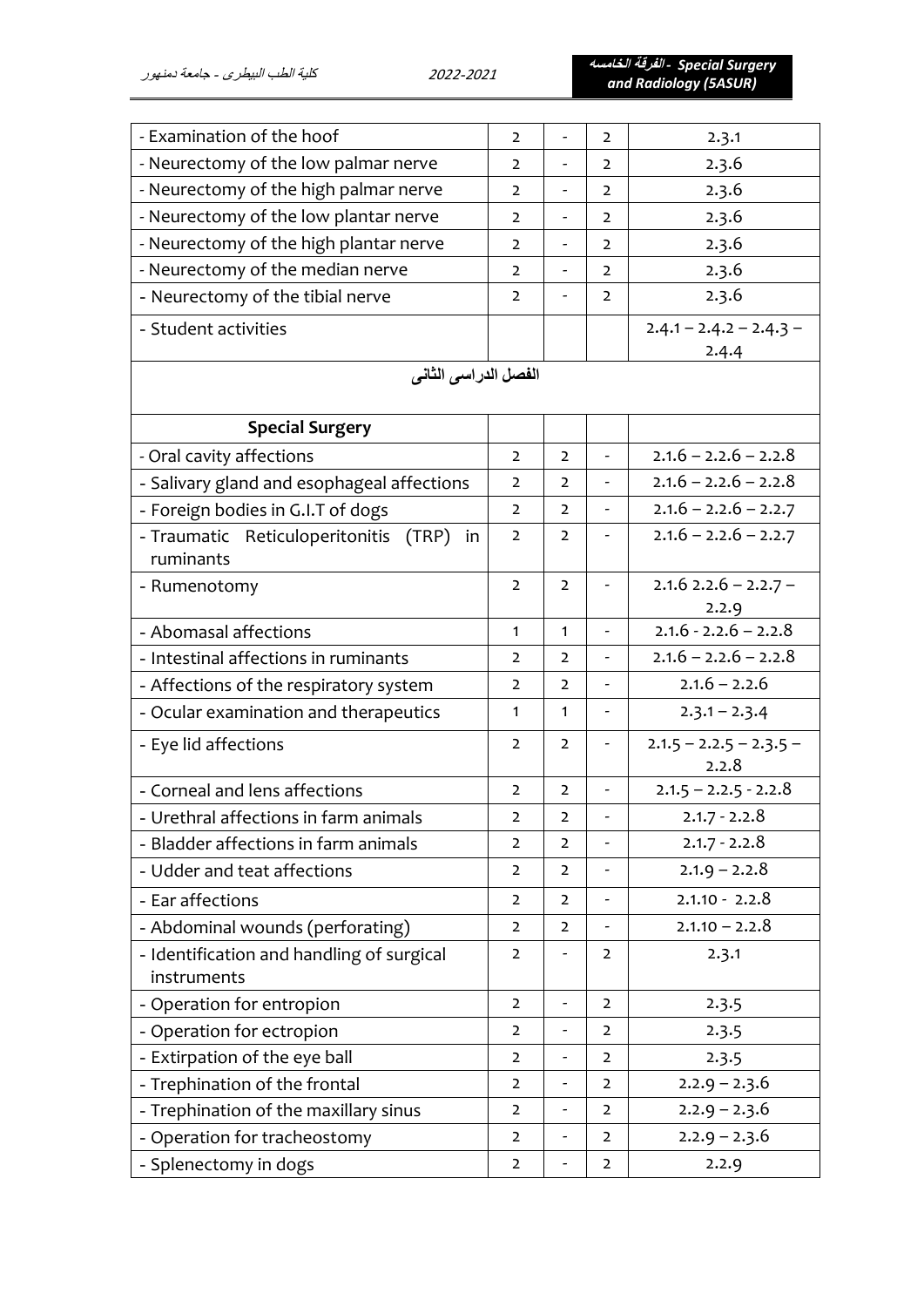*Surgery Special -* **الفرقة الخامسه** *and Radiology (5ASUR)*

| Total                                   | 120            | 60 | 60            |                           |
|-----------------------------------------|----------------|----|---------------|---------------------------|
|                                         |                |    |               | 2.4.4                     |
| - Student activities                    |                |    |               | $2.4.1 - 2.4.2 - 2.4.3 -$ |
| - Practice of clinical cases            | 4              |    | 4             | $2.3.5 - 2.3.6 - 2.3.7$   |
| - Bloodless castration in large animals | $\mathcal{L}$  |    | $\mathcal{L}$ | $2.2.9 - 2.3.6$           |
| - Bloody castration in large animals    | $\mathcal{L}$  |    | $\mathcal{P}$ | $2.2.9 - 2.3.6$           |
| - Experimental cystotomy in dogs        | $\overline{2}$ |    | 2             | 2.3.7                     |
| - Experimental enterotomy in dogs       | $\overline{2}$ |    | 2             | 2.3.7                     |
| - Experimental gastrotomy in dogs       | $\overline{2}$ |    | 2             | 2.3.7                     |

### **-4 أساليب التعليم و التعلم**

\* الجزء النظرى من خالل: - محاضرات نظرية مطوره تعتمد على المناقشه و التفاعل المتبادل

- استخدام الوسائط المتعدده )CDs Video )المتاحه بالمركز التعليمى بالكليه
- استخدام الوسائل المساعده مثل الداتا شو والكاميرالرقميه وشاشات العرض
	- \* الدروس العمليه تتم من خالل:
	- التدريب االكلينيكى على الحاالت الوارده للكليه
	- استخدام الوسائل المساعده مثل الكاميرالرقميه وشاشات العرض
	- استخدام حيوانات التجارب الجراء العمليات الجراحيه التجريبيه
		- قوافل عالجيه
		- \* األنشطه الطالبيه مثل:
- أنشطه التعلم الذاتي عن طريق جمع ماده علميـه فـي بعض الموضـوعات ذاتيـا مـن الكتـب الحديثـة المتاحة بالمكتبه وشبكة الإنترنت كذلك عمل بحوث قصيره وعرضها من خلال حلقات نقاش وعروض تقديميه
	- تصميم اللوحات العلمية الارشاديه (Posters)

### **-5 أساليب التعليم و التعلم ل ذوى القدرات المحدودة**

- عمل مراجعات لبعض الدروس النظريه والعمليه لهؤلاء الطلاب لتوضيح النقاط الصعبة وتذليلها
	- مراجعة سريعه لما تم دراستة مع االستفاده من التغذية الراجعة
	- تفعيل الرياده الطالبيه واإلعالن عن الساعات المكتبية للساده أعضاء هيئة التدريس

| 6– تقويم الطلاب                          |                               |                          |                                                                 |                         |  |
|------------------------------------------|-------------------------------|--------------------------|-----------------------------------------------------------------|-------------------------|--|
|                                          |                               | 1.6– الأساليب المستخدمة  |                                                                 |                         |  |
| ما تقيسه من المخرجات التعليمية المستهدفة |                               |                          |                                                                 |                         |  |
| المهارات العامة و<br>المنقولة            | المهارات العملية<br>و المهنية | المهارات<br>الذهنية      | المعرفة و<br>الفهم                                              | الأساليب                |  |
|                                          |                               | $2.2.1 - 2.2.3$<br>2.2.8 | $2.1.2 - 2.1.3$<br>$2.1.4 - 2.1.6$<br>$2.1.7 - 2.1.8$<br>2.1.10 | - الإمتحانات النظر به * |  |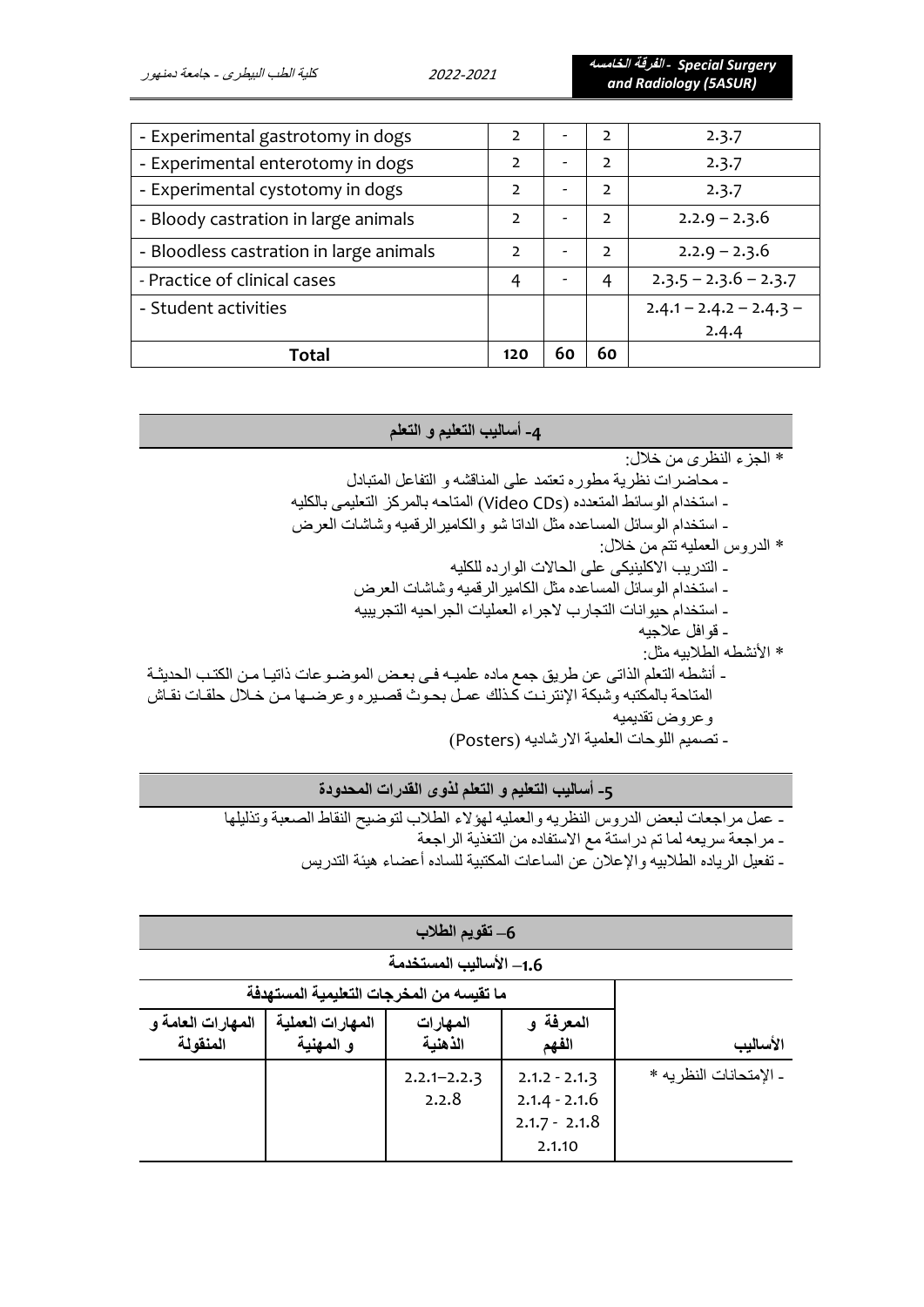| 2.4.4           | $2.3.1 - 2.3.2$ | $2.2.6 - 2.2.7$ |                 | - الإمتحان العملي **    |
|-----------------|-----------------|-----------------|-----------------|-------------------------|
|                 | $2.3.3 - 2.3.4$ |                 |                 |                         |
|                 | $2.3.5 - 2.3.6$ |                 |                 |                         |
|                 | 2.3.7           |                 |                 |                         |
| 2.4.3           |                 | $2.2.2 - 2.2.3$ | $2.1.1 - 2.1.5$ | - الإمتحان الشفوى ***   |
|                 |                 | $2.2.4 - 2.2.5$ | 2.1.9           |                         |
|                 |                 | $2.2.6 - 2.2.7$ |                 |                         |
|                 |                 | $2.2.8 - 2.2.9$ |                 |                         |
| $2.4.1 - 2.4.2$ |                 |                 |                 | - الأنشطة الطلابية **** |
|                 |                 |                 |                 |                         |

\* الإمتحانات النظرية تتم من خلال أسئله نظريه تتنوع فى عدد من الصـور التاليه: مقـالات قصـير ة – إختيـار من متعدد – صواب و خطأ – تكمله - توصيل.

\*\*الإمتحانـات العمليـة تـتم مـن خـلال التعرف علـى الأدوات الجراحيـة ووظائفهـا وكـذلك أشـكال لأفـلام أشـعه لاصابات جراحيه مختلفه من خلال عرض شرائح إلكترونيـة. أمـاً الجـزء الأساسـي فيكـون فـي صـورة اجـراء الطالب لعمليه جراحيه تجريبيه على حيوانات تمثل الحيوانات المصابه ويتم متابعة الطالب ومناقشته وتقييمه

\*\*\* اإلمتحانات الشفوية تتم باستخدام كروت بها أسئلة يختار منها الطالب بشكل عشوائى أمام لجان الممتحنين. \*\*\*\* الأنشطه الطلابيه تتم من خلال اجراء البحوث القصيره واللوحات الاسترشاديه ومراجعة أنشطه التعلم الذاتي في صورة عروض تقديميه وحلقات نقاش.

| 2.6– التوقيت                                  |                    |
|-----------------------------------------------|--------------------|
| _ الأسابيع الرابع و الثامن و الثانـي عشر      | ۔ اِمتحان دوری     |
| _ في نهاية الفصل الدراسي (الأسبوع السادس عشر) | - إمتحان نظر ي     |
| _ في نهاية الفصل الدراسي (الأسبوع السادس عشر) | - إمتحان عملي      |
| _ في نهاية الفصل الدراسي (الأسبوع السادس عشر) | ۔ إمتحان شفوى      |
| - على مدار الفصل الدراسي                      | ـ الأنشطة الطلابية |

|                 | 3.6 – توزيع الدرجات             |                                   |
|-----------------|---------------------------------|-----------------------------------|
| $(\%)$ الإجمالي | خلال الفصل در اسي الواحد (درجه) |                                   |
| 12              | 6                               | ـ الإمتحانات الدورية              |
| 8               | 4                               | - الأنشطة الطلابية                |
| 50              | 25                              | - إمتحان نظرى نهاية الفصل الدراسي |
| 20              | 10                              | - إمتحان عملي نهاية الفصل الدراسي |
| 10              | 5                               | - إمتحان شفوي نهاية الفصل الدراسي |
| 100             | 50                              | الإجمالي                          |

| ا 7- قائمة الكتب الدراسية و المراجع ا                                        |
|------------------------------------------------------------------------------|
| 1.7- مذکر ات                                                                 |
| 1- Department Notes on Special Surgery and Lameness. By staff members of the |